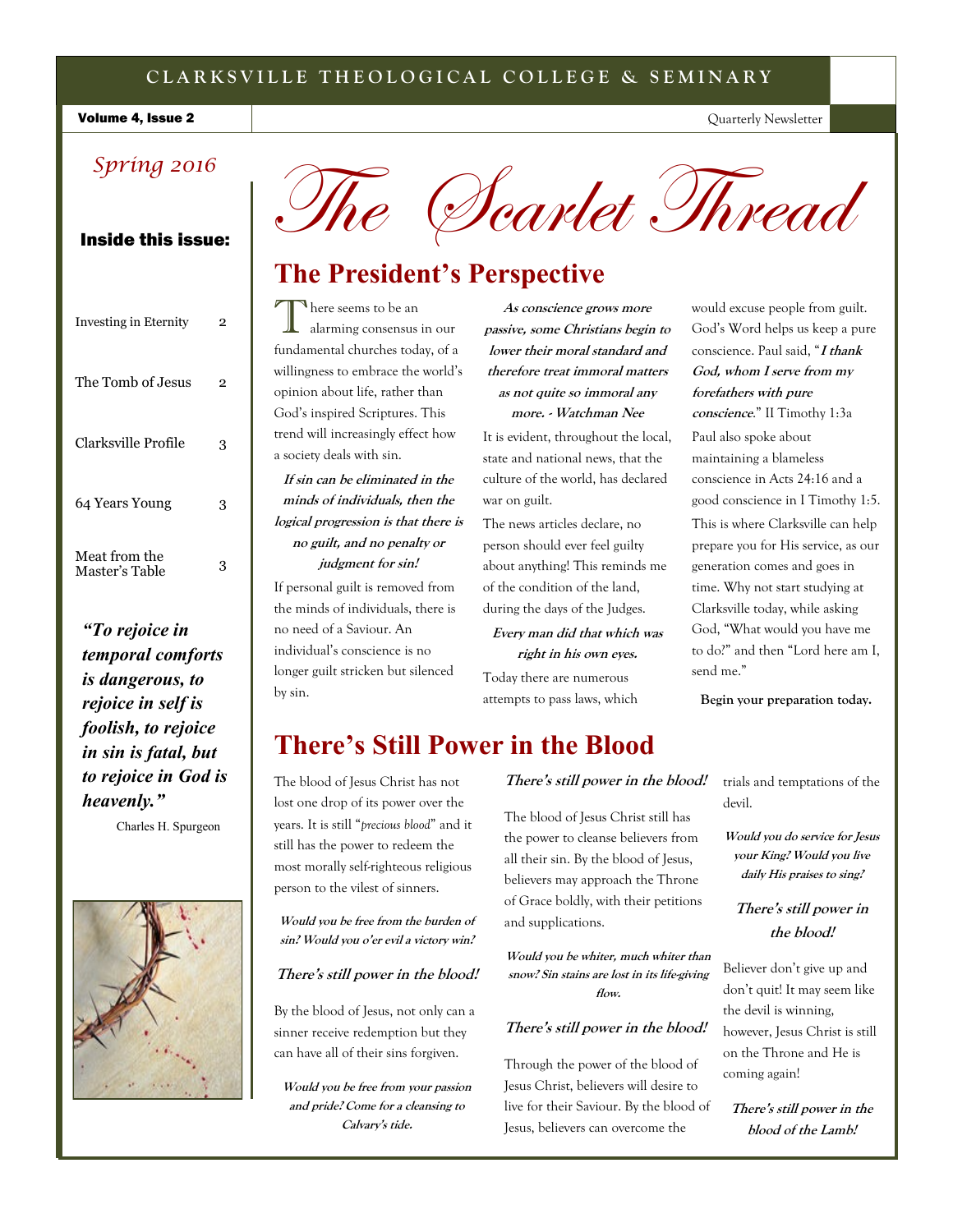

Page 2

# **Investing in the lives of others**



#### **Recommended Books:**

- **Christian Education for the Real World -** Henry M. Morris
- **A Defense of Biblical Creation -** David Meunier
- **A History of Christian School Education Volume II** - Paul A. Kienel



**Be not affrighted: Ye seek Jesus of Nazareth, which was crucified: he is risen; he is not here: behold the place where they laid him. Mark 16:6**



# Investing in Eternity - Part 3

**The Clarksville Growth Fund**

As we continue our series, Investing in Eternity, this quarter's focus is on the Clarksville Growth Fund.

# **What is the Clarksville Growth Fund and how is it utilized?**

The Clarksville Growth Fund was established to assist with the growth of the College through Building Projects, Renovations, Classroom Upgrades and daily Operating Expenses. As an Independent, Fundamental College & Seminary we do not accept any funds from the State or Federal governments and strive to offer a financially affordable education to our students.

The Lord has blessed many of His people with the financial means that they could make a special endowment to the College or possibly take Clarksville on as a monthly Mission's project. Our student body is not only in the United States but also located in 17 countries around the World.

Would you be willing to allow God to use you in this area?

Clarksville has several projects that are in the planning stages for this summer and we are in need of your prayers and support. Would you prayerfully consider investing in all or part of one of these very important projects?

- Student Breakroom upgrades \$750
- Classroom #205 upgrades \$2400
- Classroom #203 upgrades \$1800
- Renovations and Expansion of the College Library \$25,000

Additional projects that fall within the parameters of the Clarksville Growth Fund are classroom furnishing upgrades, technology upgrades for the classrooms, and future growth projects like dormitories, a cafeteria, a student bookstore, additional staff offices and

# The Tomb of Jesus Christ

Just a few weeks ago, Christians around the world celebrated the Resurrection of the Lord Jesus Christ.

### **We serve a Risen Saviour!**

When Peter and John examined the borrowed tomb, where the lifeless body of Jesus Christ was laid, three days earlier; what did they find. They found, "*the linen clothes lie, and the napkin, that was about his head, not lying with the* 

*linen clothes, but wrapped together in a place by itself.*" (John 20:6-7) What didn't they find in the tomb? They did not find the lifeless body of Jesus Christ, for He had risen physically and bodily from the grave.

If we were to make an extensive archaeological examination of this tomb, we would not discover any human remains which belong to Jesus Christ. Why? Because His body did not decompose and

classrooms.

As Clarksville continues to grow its on-campus course offerings, there will be new projects which will become necessary to address. Pray with us, to consistently follow God's leading and to be faithful to the vision that He has given us.

We are seeking Churches and individuals that will support Clarksville on a monthly basis. Pastors, could your church take Clarksville on as a Mission's Project? Christians would you invest in the lives of others by giving to Clarksville?

In this wicked world, isn't it comforting to know that there is a School, College & Seminary where Jesus Christ is still honored, the Word of God is still taught, and those called into the ministry have a place where they can learn to serve their Saviour?

**Would you consider partnering with Clarksville?** 

**Contact us at 919.553.6774**

return to the dust of the earth; He was resurrected and is alive.

## **"But God raised him from the dead" - Acts 13:30**

If we examined the tombs of other religious leaders and "prophets," what would we find? We would find the remains of their mortal bodies!

**Jesus saith unto him, I am the way, the truth, and the life: no man cometh unto the Father, but by me. - John 14:6**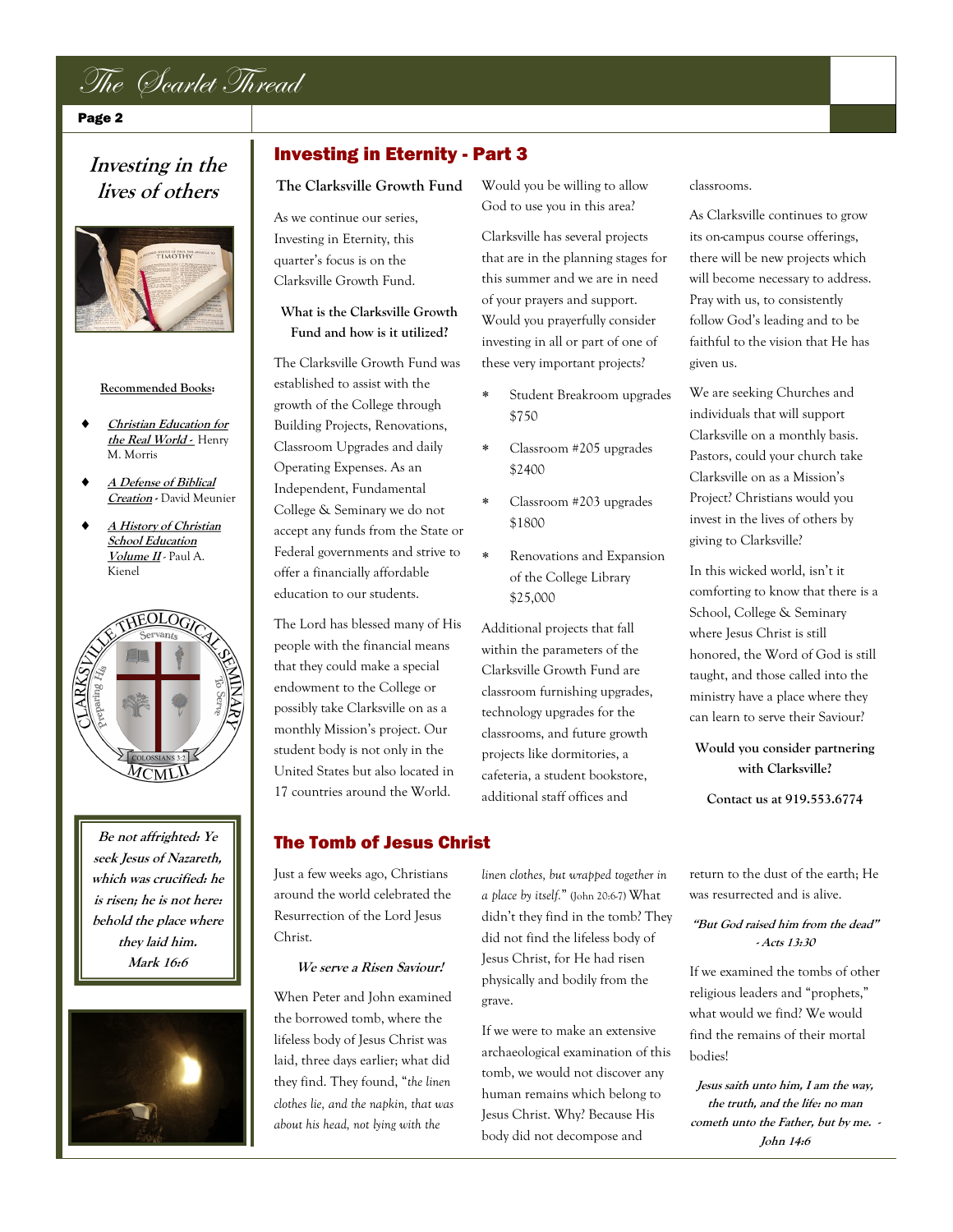Students, Alumni and Friends of Clarksville, it is with great pleasure that we introduce the home of several of our Alumni and Students; Togo, West Africa.

Togo is a narrow country in West Africa located between the countries of Ghana, Benin and Burkina Faso. Togo is slightly smaller than West Virginia with regards to landmass, however the population is 4 times greater in Togo than in West Virginia. (7.5 million compared to 1.85 million)

# Clarksville Profile: Togo, West Africa

The official language of commerce in Togo is French, with



several African languages spoken throughout the country. The primary religions of Togo are indigenous African beliefs, Christianity and Islam.

Clarksville's students and alumni, which are located in Togo, are national Togolese men that have been called by God to preach and teach the Word of God to their people. The Lord is using these men to plant Fundamental, Independent Baptist churches throughout their country. God is using these men and their congregations to reach many with the Gospel.

Please pray for these students and alumni, as they take the Gospel to the people of Togo.

**The effectual fervent prayer of a righteous an availeth much. - James 5:16b**

Clarksville is 64 years young and still moving forward, by the mercy and goodness of God. Dr. Roy Stewart established the Clarksville School of Theology in Clarksville, TN, 64 years ago and by the grace of God prepared numerous Christians for the Lord's work. In 1996, the College and Seminary moved to its current location in Clayton, NC. For the past 20 years, we have maintained the original charter and mission of Dr. Stewart, by continuing to *Preparing His Servants To Serve*. As the tradition continues into our 21st year, new students can be assured that they will receive a fundamental, Bible-based education**,** which will prepare them for the work that God has called them to. Our alumni, graduating class and current students can attest to the strength of the curriculums, the challenging course work, and the blessings of studying the Word of God. Enroll today and join in the excitement!

# Meat From the Master's Table

Clarksville is Celebrating 64 Years!

We have all heard the phrase, "Where God leads, He provides" - We have all been brought to or placed in situations, which requires us to place our trust in the Lord. How many of us can honestly say that when placed in these situations we have fully trusted, by faith, in the providence and provision of God? Most of us would have to admit that instead of placing our trust in the Lord, we readily turn to relying on our human resources, namely our own abilities to think, plot, scheme, muscle and/or strategize our way out of the situation. As Christians, we understand these situations have been placed in our path, by the Lord, to test and strengthen our faith. Many times

throughout our Christian lives, God will bring us to a place like Rephidim, Exodus 17.

The Lord brought the children of Israel out of Egypt and guided them to Rephidim. They have already witnessed the power and provision of God, through the plagues upon Egypt, the crossing of the Red Sea, the Manna from Heaven, and the Pillar of Cloud and Fire. Their faith should have been strengthen, to know that God was with them and providing for them. However, we notice in Exodus 17 that their faith was still limited.

**"After their journeys, according to the commandment of the Lord, and pitched in Rephidim"**

God had led them to Rephidim. He knew there was no water for the people to drink in Rephidim. God knew their needs before they knew they needed it, yet He still allowed them to be tested, to strengthen their faith and learn to trust Him!

Through the witness of seeing the power and provision of God, we would think that their faith would have grown to the point of trusting the Hand of God for their needs. We read these accounts, from the Word of God, and think to ourselves, what is their problem? Why won't they learn to trust God instead of murmuring and complaining?

**Have We Learned This Lesson Yet?**



# Togo, West Africa



**Clarksville School of the Bible**

# **Fall Semester**

#### Survey of the New Testament I

- Doctrines of the Bible I
- Religions of the World

#### *Semester Dates*

Sept. 12 - Dec. 5, 2016 (13 weeks - one night a week) Monday Evenings